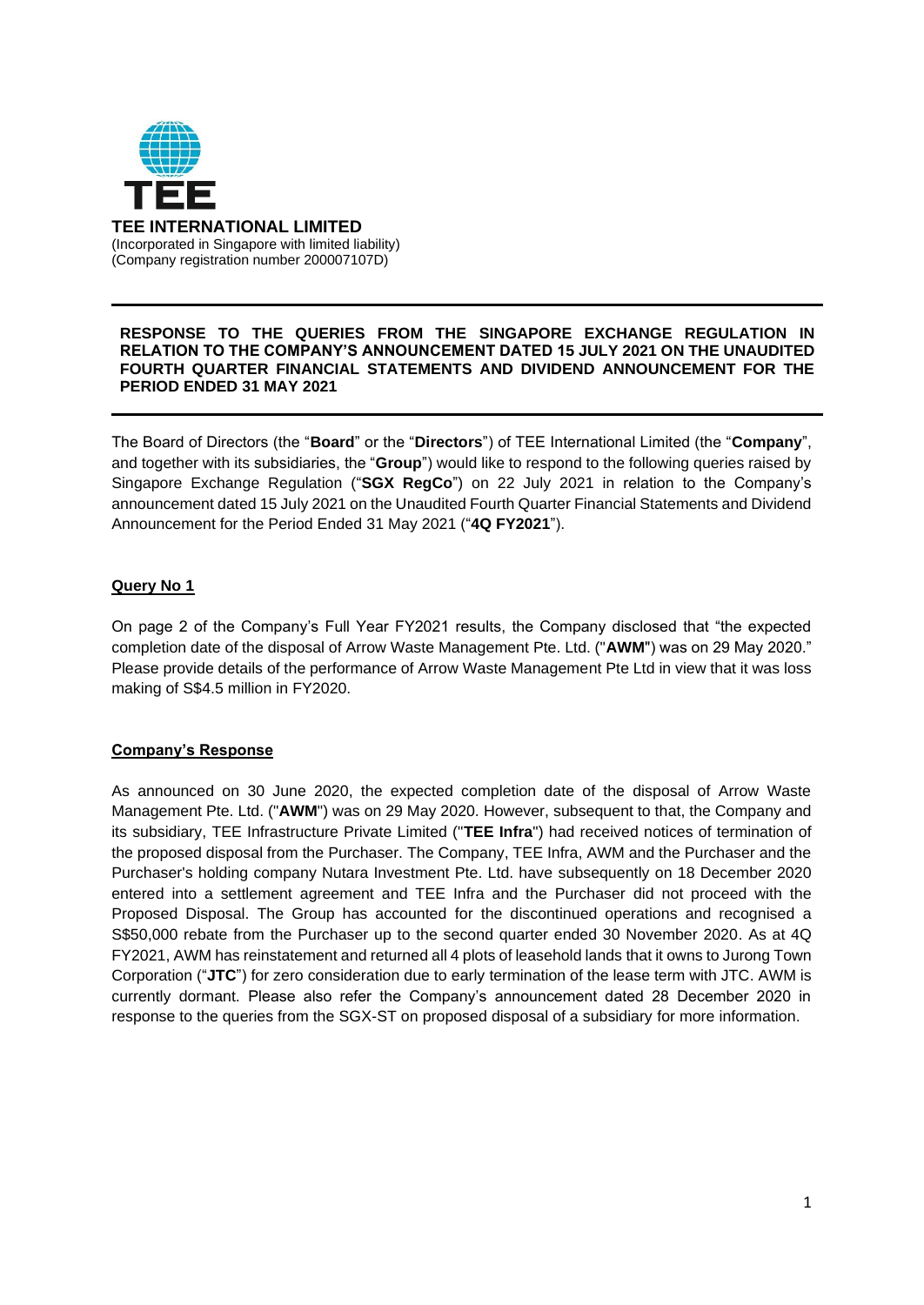# **Query No 2**

On page 3 of the Company's Full Year FY2021 results, the Company disclosed Allowance for contract assets amounting to S\$17.6 million. Please disclose the reason for the significant allowance of S\$17.6 million and the value of this contract. Please disclose when the contract(s) are expected to be completed.

# **Company's Response**

The details of the allowance for contract assets are as follows:

| Job no. | <b>Contract value</b> | <b>Completion date</b> | <b>Allowance for</b> | Reason(s) for    |
|---------|-----------------------|------------------------|----------------------|------------------|
|         | (S\$' million)        |                        | contract assets      | allowance        |
|         |                       |                        | (S\$' million)       |                  |
| J3309   | 148.7                 | March 2018             | 15.0                 | Long overdue by  |
|         |                       |                        |                      | more than three  |
|         |                       |                        |                      | years and the    |
|         |                       |                        |                      | Company is       |
|         |                       |                        |                      | working to       |
|         |                       |                        |                      | recover the      |
|         |                       |                        |                      | outstanding sum  |
| J3705   | 5.6                   | April 2017             | 1.0                  | Long overdue by  |
|         |                       |                        |                      | more than four   |
|         |                       |                        |                      | years and the    |
|         |                       |                        |                      | Company is       |
|         |                       |                        |                      | working to       |
|         |                       |                        |                      | recover the      |
|         |                       |                        |                      | outstanding sum  |
| P3602   | 56.0                  | <b>June 2020</b>       | 1.6                  | Long overdue by  |
|         |                       |                        |                      | more than a year |
|         |                       |                        |                      | and the Company  |
|         |                       |                        |                      | is working to    |
|         |                       |                        |                      | recover the      |
|         |                       |                        |                      | outstanding sum  |
| Total   |                       |                        | 17.6                 |                  |

## **Query No 3**

On page 3 of the Company's Full Year FY2021 results, the Company disclosed Provision of performance bonds/claims from a contract counterparty amounting to S\$17.9million. Please provide details of these claims and the entity where the performance bond was issued. Please disclose the reasons for the claims/provision of the significant amount for \$17.9 million and what is the contract value relating to these claims/allowance. Please also disclose when the relevant contracts are expected to be completed.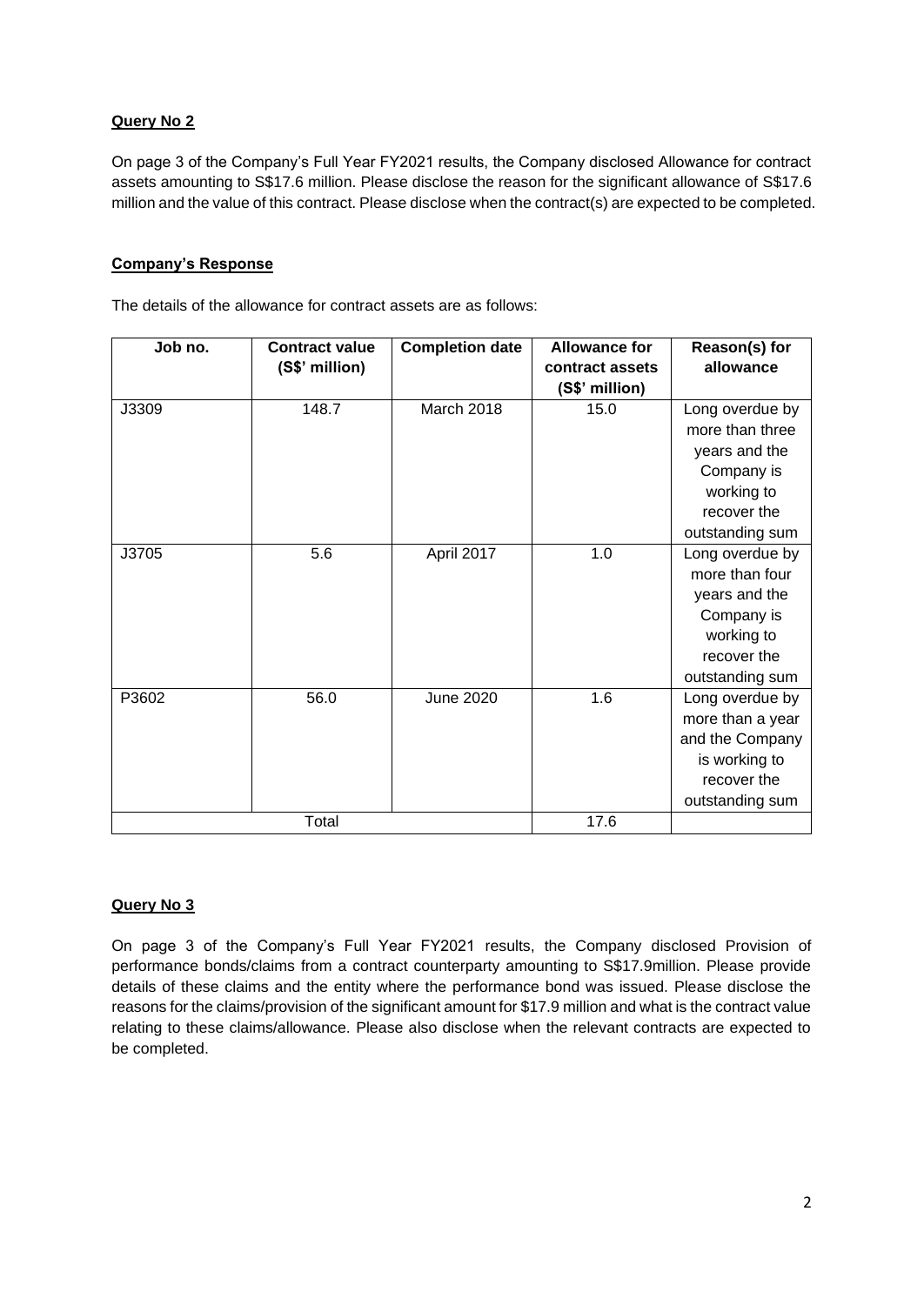# **Company's Response**

The following, are the details of the provision of performance bonds or claims under Trans Equatorial Engineering Pte Ltd ("**Trans Equatorial**"):

| Job no.                                                       | <b>Contract value</b> | <b>Expected</b>  | <b>Provision of</b>                                                                   | Reason                    |
|---------------------------------------------------------------|-----------------------|------------------|---------------------------------------------------------------------------------------|---------------------------|
|                                                               | (S\$' million)        | completion       | performance                                                                           |                           |
|                                                               |                       | date             | bonds/claims                                                                          |                           |
|                                                               |                       |                  | (S\$' million)                                                                        |                           |
| A) Calling of Performance Bonds                               |                       |                  |                                                                                       |                           |
| J3905                                                         | 19.7                  | September 2021   | 1.8                                                                                   | The                       |
|                                                               |                       |                  |                                                                                       | performance               |
|                                                               |                       |                  |                                                                                       | bond was called           |
|                                                               |                       |                  |                                                                                       | by client                 |
| J3909                                                         | 9.5                   | <b>June 2021</b> | 0.5                                                                                   | $\overline{\mathsf{The}}$ |
|                                                               |                       |                  |                                                                                       | performance               |
|                                                               |                       |                  |                                                                                       | bond was called           |
|                                                               |                       |                  |                                                                                       | by client                 |
| J3806                                                         | 35.0                  | October 2021     | 3.3                                                                                   | The                       |
|                                                               |                       |                  |                                                                                       | performance               |
|                                                               |                       |                  |                                                                                       | bond was called           |
|                                                               |                       |                  |                                                                                       | by client                 |
| J3807                                                         | 28.0                  | October 2021     | 2.4                                                                                   | The                       |
|                                                               |                       |                  |                                                                                       | performance               |
|                                                               |                       |                  |                                                                                       | bond was called           |
|                                                               |                       |                  |                                                                                       | by client                 |
|                                                               |                       |                  | 8.0                                                                                   |                           |
| B)                                                            |                       |                  | Claims from a contract counterparty for corporate guarantee given to Trans Equatorial |                           |
| Claims from a contract counterparty for the corporate         |                       |                  | 9.9                                                                                   | Project                   |
| guarantee given by the Company, for the excess of direct      |                       |                  |                                                                                       | terminated                |
| payments on behalf of the contract counterparty to the sub-   |                       |                  |                                                                                       |                           |
| contractors as compared to the progress billings (for Job no. |                       |                  |                                                                                       |                           |
| J3806 and J3807)                                              |                       |                  |                                                                                       |                           |
| Total                                                         |                       |                  | 17.9                                                                                  |                           |

# **Query No 4**

In view of the Company's losses from continuing operations of S\$(119,061,000) for FY2021, working capital deficit of S\$(152,734,000) and net capital deficit of S\$(100,015,000) as at 31 May 2021. Please provide:

- i. the Board's opinion if the Company will be able to operate as going concern and basis for the Board's view.
- ii. the Board's confirmation that all material disclosures have been announced.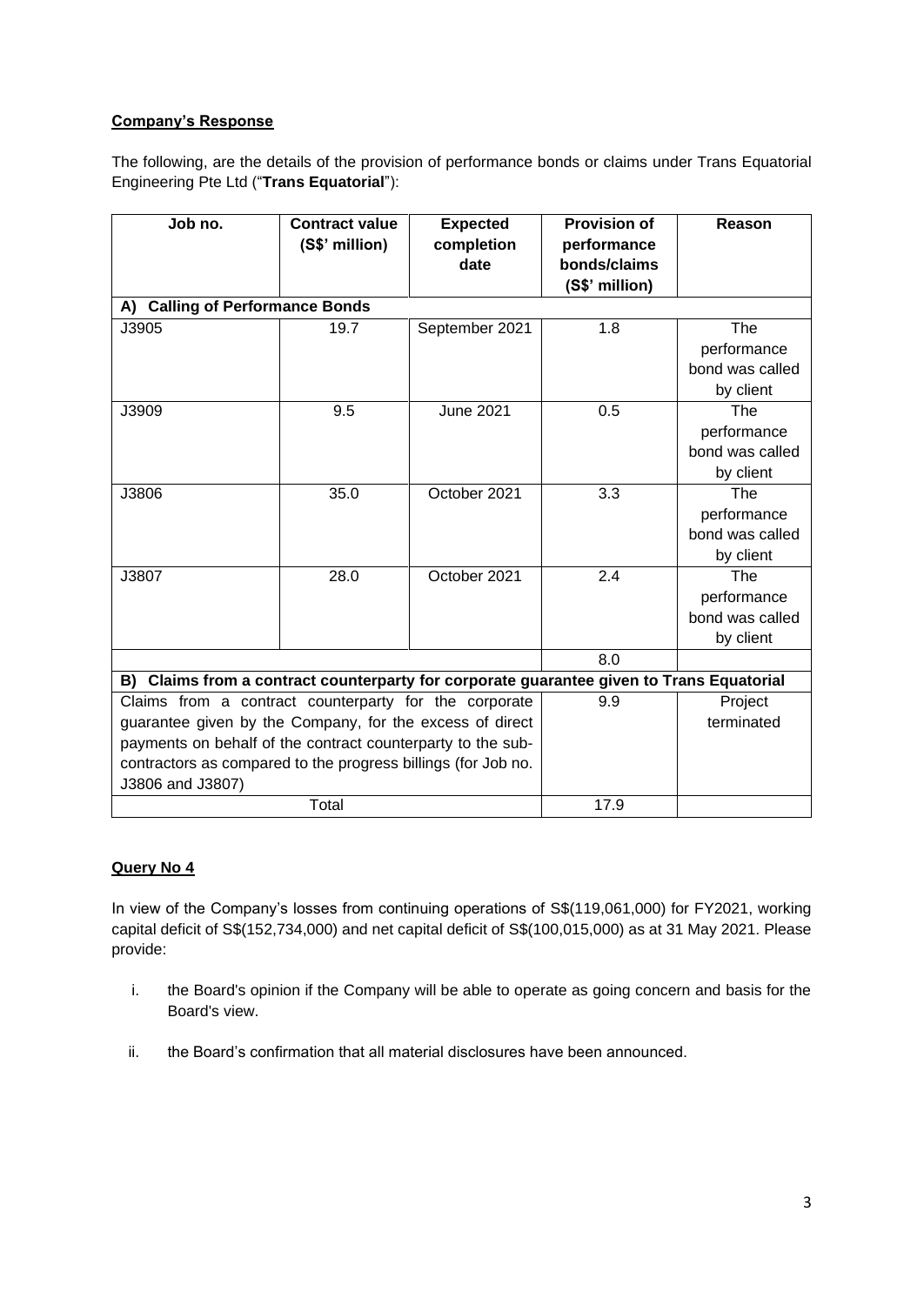## **Company's Response**

The Company has appointed RSM Corporate Advisory Pte. Ltd. ("**RSM**") as financial consultant in June 2021, to, *inter alia*, undertake a review of the Group's businesses and assist to formulate restructuring plans to improve the financial position and/or performance of the Group. To-date, RSM is in the process of reviewing the Group's operations and working with the Company and is expected to formulate and finalise its plans by end of July 2021. [Based on information made available from the management and RSM to-date, in view of the losses incurred by the Group, the Board notes preliminarily that a cash or equity injection and/or a debt restructuring exercise may be required in order for the Group to continue as a going concern. Nonetheless, the Board would like to strongly emphasise that the current situation is highly uncertain and it would only be able to form a final opinion when (1) RSM completes its review and advice on the eventual outcome of such review; (2) the outcome of discussions with key customers, creditors and banks is known and (3) the restructuring plans and its impact, whether financial or nonfinancial on the Company and/or its respective subsidiaries, have been finalised. Accordingly, as emphasised in the 4Q FY2021 announcement on 15 July 2021, the Company may have to make material adjustments to its financial performance and financial position for the financial period ended 31 May 2021. An appropriate announcement will be made accordingly.

To the best of the Board's knowledge, information and belief, pending the finalisation of the abovementioned matters, the Board confirms that all material disclosures as required pursuant to the Listing Manual of the Singapore Exchange Securities Trading Limited ("**SGX-ST**") have been announced. The Company will make further announcements as and when there are any material developments on this matter.

### **Query No 5**

Please disclose the current order book of the Group.

#### **Company's Response**

As at 31 May 2021, the Group's engineering and construction order book stood at S\$212.9 million. Nonetheless, given the limited amount of financial resources in the Group, as part of its on-going restructuring exercise, the Group is in the midst of negotiating to novate or terminate certain projects amounting in aggregate of approximately S\$121.2 million. If these projects subject to potential novation or termination are disregarded, the order book would be reduced to S\$91.7 million.

## **Query No 6**

On page 17 of the Company's Full Year FY2021 results, the Company disclosed that S\$6.339 million from the net proceeds of the renounceable non-underwritten rights issue announced on 29 November 2018 was utilised to finance the expansion and growth of existing businesses, acquisitions and new investments. Please provide details of these businesses and acquisitions where the proceeds from the placement was utilised.